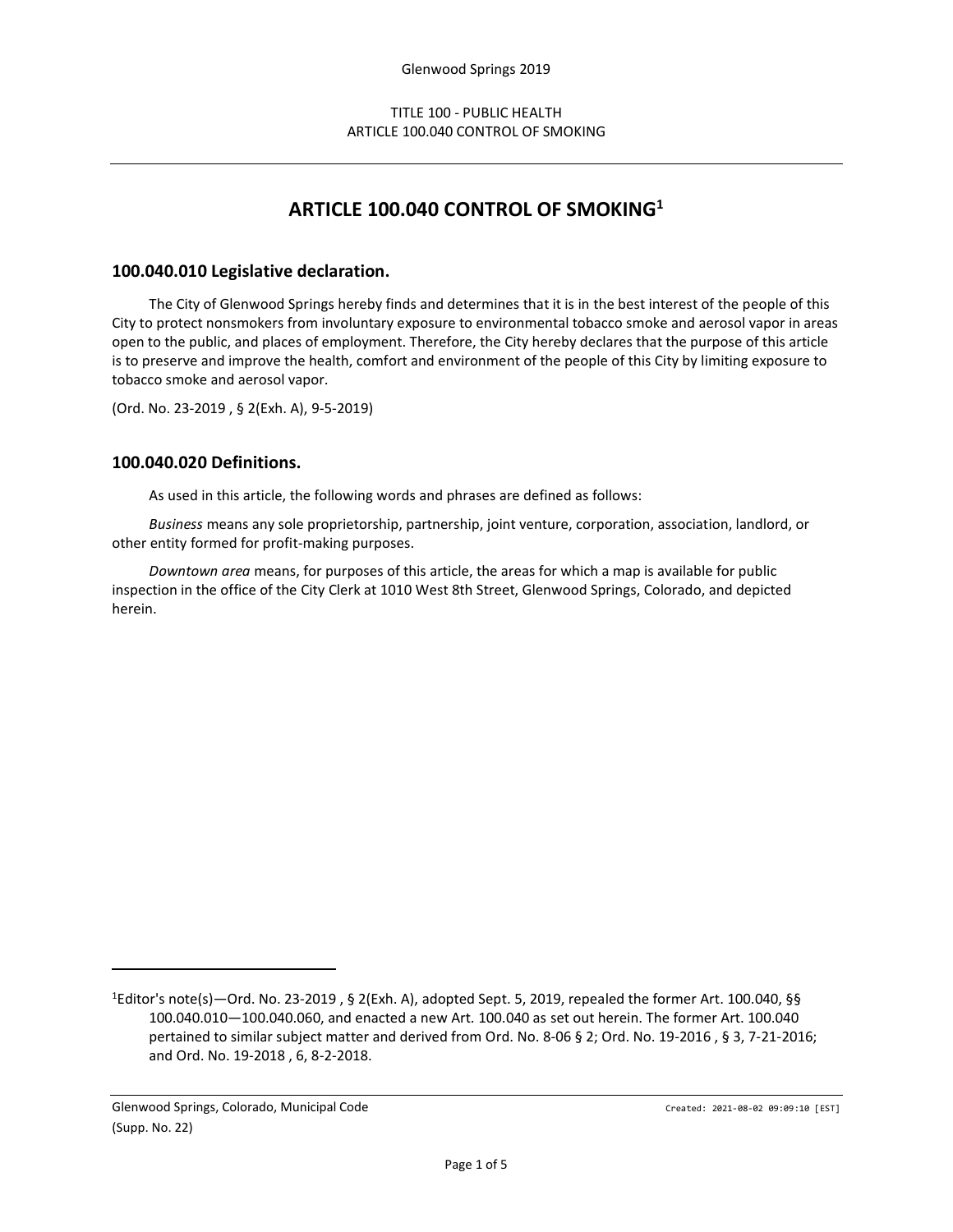

*Electronic smoking device* has the same meaning as set forth in Section 050.110.020 of this Code.

*Employee* means any person who is employed or retained as an independent contractor by any employer in consideration for direct or indirect monetary wages or profit, or any person who volunteers his or her services for an employer.

*Employer* means any business that retains the service of one (1) or more employee.

*Entrances and exits* means the passageways by which persons may enter or exit a building or facility, typically consisting of a door or doorway. For the purposes of this chapter, this includes the stoop, steps, or ramp leading from the sidewalk or pavement to such a door or doorway.

*Flavored tobacco product* has the same meaning as set forth in Section 050.110.020 of this Code.

*Food/beverage service area* means any business establishment, including outdoor dining areas of the establishment thereof, in which the business includes the sale of food or beverages for on-premises consumption.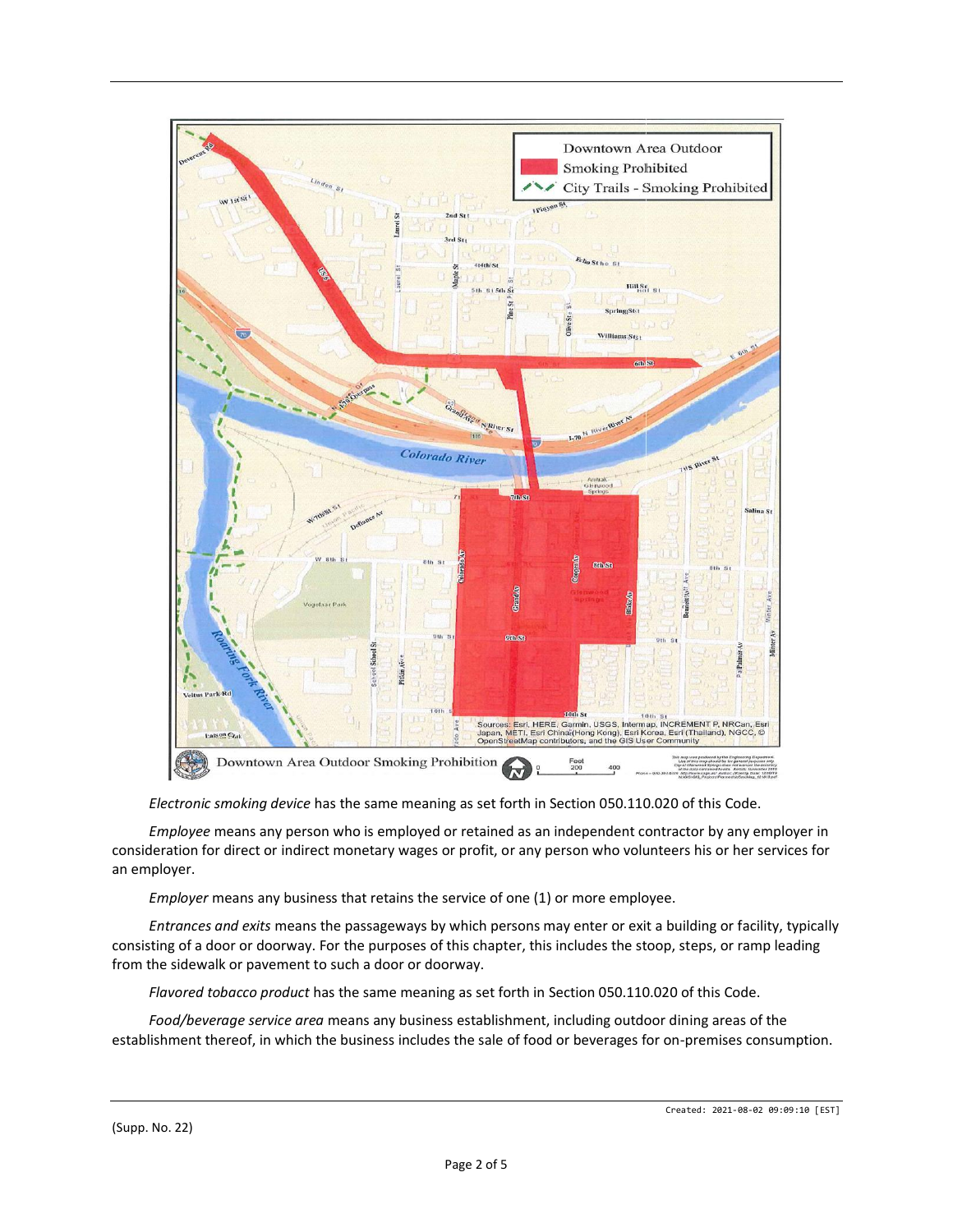*Indoor public place* means any enclosed area or portion thereof. The opening of windows or doors, or the temporary removal of wall panels, does not convert an indoor area into an outdoor area.

*Outdoor dining area* means any area, including streets and sidewalks, that is available to or customarily used by the general public or an employee, and that is designed, established, or regularly used, for consuming food or drink.

*Outdoor public place* means any public place not specifically characterized as an indoor public place.

*Person* means any natural person, cooperative association, employer, personal representative, receiver, trustee, assignee, or any other legal entity including a government agency.

*Playing field* means that portion of an outdoor recreational area that is set up and marked in some way for the playing of one (1) or more specific games or sports (such as baseball, football, or soccer), and that is owned or operated by the City and open to the general public. For the purposes of this chapter, a playing field that is fenced or the outside perimeter of which is otherwise physically demarcated shall be deemed to include all of the area inside such fence or demarcation, together with any bleachers or other designated viewing area; a playing field that is not fenced or otherwise demarcated (as to its outside perimeter) shall be deemed to include all of the area customarily required for playing the game for which it is being used, together with any bleachers or other designated viewing area.

*Public event* shall mean a festival, concert, parade, athletic contest, street fair, art and craft show, carnival, block party, racing event, or any other outdoor event sponsored, hosted by or requiring a permit from the City.

*Public place* means any place, indoors or outdoors that is publicly or privately owned, and open to the general public regardless of any fee or age requirement.

*Reasonable distance* means a distance that ensures that people located within an area where smoking and electronic smoking device use is prohibited are not exposed to secondhand smoke created by smokers outside the area. This distance shall be a minimum of twenty-five (25) feet in any direction.

*Recreational area* means any outdoor area that is owned or operated by the City and open to the general public for recreational purposes, regardless of any fee or age requirement. The term "recreational area" includes but is not limited to playing fields, playgrounds, parks, picnic areas, golf courses, walking paths, gardens, hiking trails, bike paths, horseback riding trails, swimming pools, roller- and ice-skating rinks, skateboard parks, and amusement parks. The term "recreational area" is not intended to include streets and sidewalks unless they are located within a demarcated recreational area such as a park.

*Service area* means any area designed to be or regularly used by one (1) or more persons to receive or wait to receive a service, enter a public place, or make a transaction, whether or not such service includes the exchange of money. Service areas include, but are not limited to, bus stops and other mass transit shelters, ATMs, public telephones, ticket lines, bus stops, cab stands, concert lines, sporting event lines, and food vendor lines.

*Smoke* means the emissions or release of gases, particles, vapors or aerosols into the air from burning, heating or activation of any device, including, but not limited to a cigarette, electronic smoking device, e-cigarette, vape pens, e-hookahs or any other product by any name or descriptor when the apparent or usual purpose of burning, heating or activation of the device is human tasting and inhalation.

*Smoking* means the act of burning, heating, activation or carrying of any device, including, but not limited to a cigarette, cigar, pipe, hookah, electronic smoking device, electronic cigarette, vape pen, e-hookah or similar device, by any other product name or descriptor, that results in the release of smoke, vapors or aerosols when the apparent or usual purpose of the burning, heating or activation of the device is human inhalation.

*Tobacco product* has the same meaning as set forth in Section 050.110.020 of this Code.

(Ord. No. 23-2019 , § 2(Exh. A), 9-5-2019; Ord. No. 1-2020 , §§ 2, 3, 2-11-2020)

(Supp. No. 22)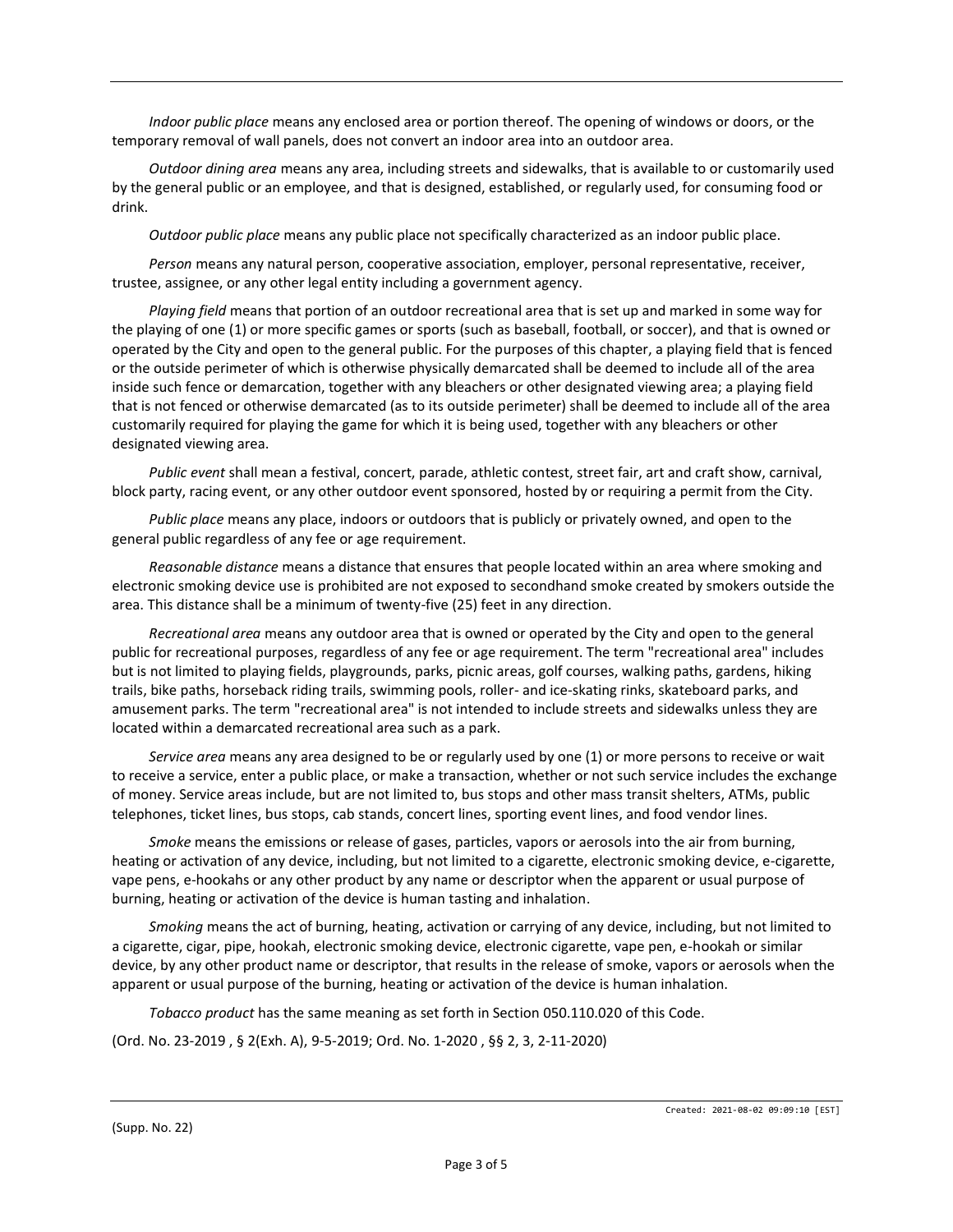## **100.040.030 Prohibition of public smoking and electronic smoking device use.**

Except as provided in Section 100.040.040, and in order to reduce the levels of exposure to environmental tobacco smoke and aerosol vapor, smoking shall not be permitted and no person shall smoke in the following areas:

- (a) Smoking is not permitted and no person shall smoke or use electronic smoking devices in any indoor public place within the City of Glenwood Springs including:
	- (1) Indoor public place not exempt under this article or pursuant to C.R.S. § 25-14-205;
	- (2) Twenty-five (25) foot radius from the entrance or exit of an indoor public place; or
	- (3) Hotel or motel rooms rented to one (1) or more guests.
- (b) Smoking and electronic smoking device use is prohibited in outdoor public places within the City of Glenwood Springs including:
	- (1) Outdoor dining areas;
	- (2) Food/beverage service areas;
	- (3) Playing fields;
	- (4) Public events;
	- (5) Recreational areas;
	- (6) Within twenty-five (25) feet of a transit stop;
	- (7) On any park, parkland, or recreation area or facility as established in Section 090.030.010; and
	- (8) Within twenty-five (25) feet of any common open space as defined in Section 070.040.040.

(Ord. No. 23-2019 , § 2(Exh. A), 9-5-2019)

#### **100.040.040 Exceptions to smoking restrictions.**

This article shall not apply to:

- (1) Private homes, private residences, and private automobiles; except that this article shall apply if any such home, residence, or vehicle is being used for child care or day care or if a private vehicle is being used for the public transportation of children or as part of health care or day care transportation;
- (2) Limousines under private hire;
- (3) A retail tobacco business;
- (4) A private, nonresidential building on a farm or ranch, as defined in C.R.S. § 39-1-102, that has annual gross income of less than five hundred thousand dollars (\$500,000.00).

(Ord. No. 23-2019 , § 2(Exh. A), 9-5-2019)

#### **100.040.050 Optional prohibitions.**

(a) The owner or manager of any place not specifically listed in Section 100.040.030, including a place otherwise exempted under Section 100.040.040, may post signs prohibiting smoking or providing smoking and

(Supp. No. 22)